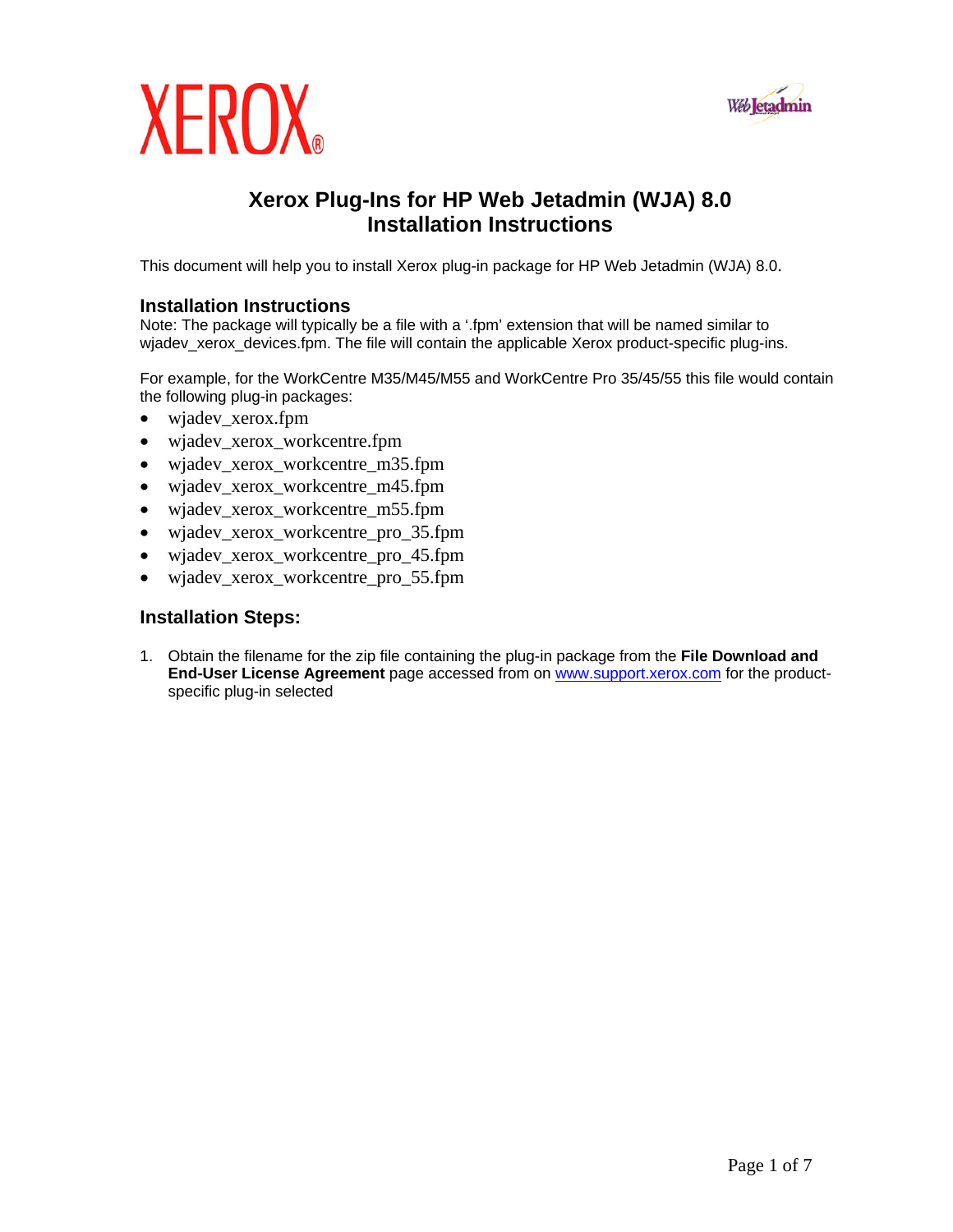

# $\overline{\phantom{a}}$



- 2. Unzip the file and locate the filename with a '.fpm' extension (e.g., wjadev\_xerox\_devices.fpm)
- 3. Download the 'fpm package' into a temp directory
- 4. Start HP Web Jetadmin
- 5. Select the **Product Update** in the left menu tree inside the **Navigation** area.
- 6. Click **Install**
- 7. Browse the fpm package that should be located in your temp directory
- 8. Click the **Upload** button
- 9. The **Available Updates** list must show the "New Install HP Web Jetadmin Device Package Xerox" message. Select it and click the **Install** button (see example on next page)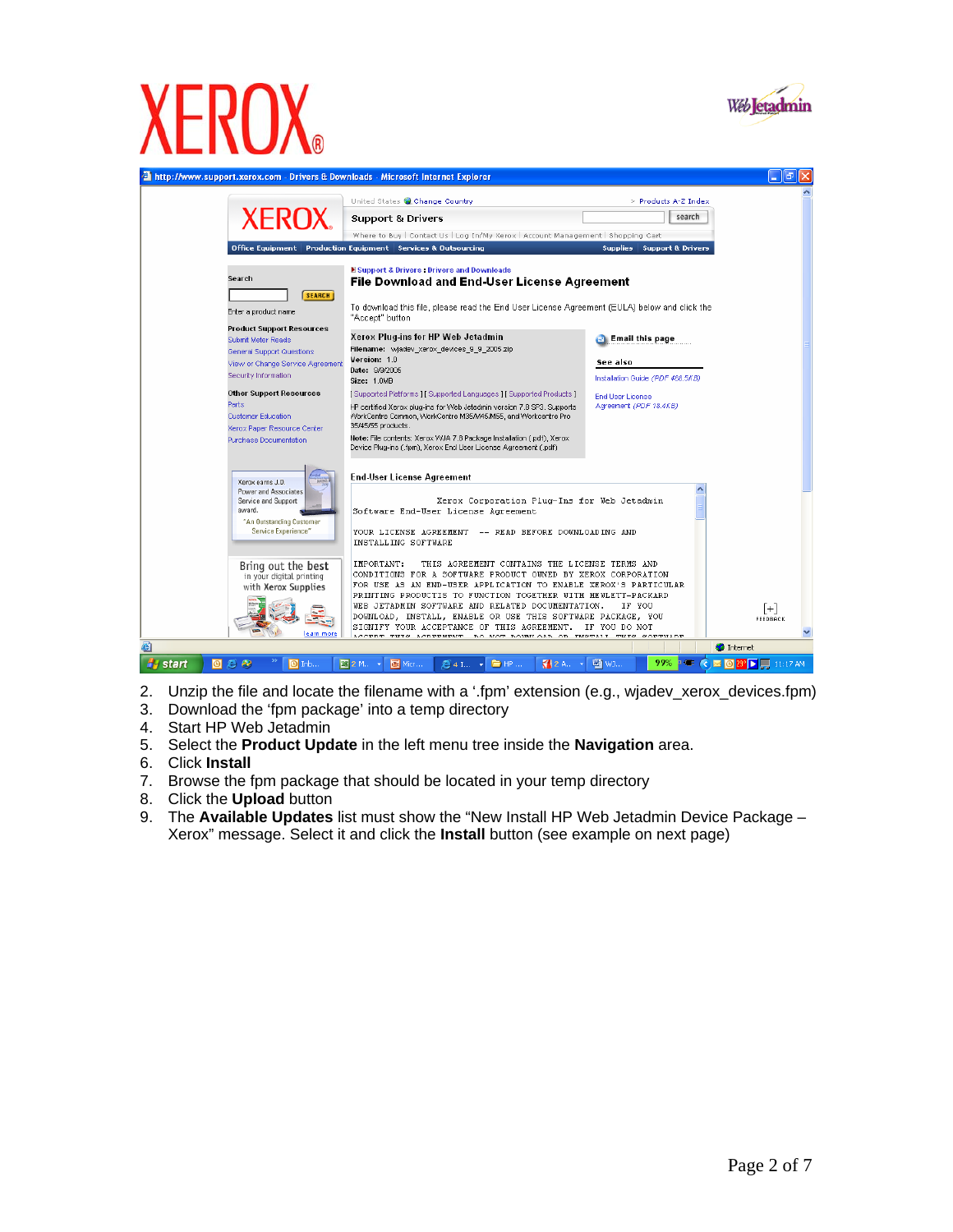

10. You should see a "**Success one package installed**" message reporting the operations result (see example on next page)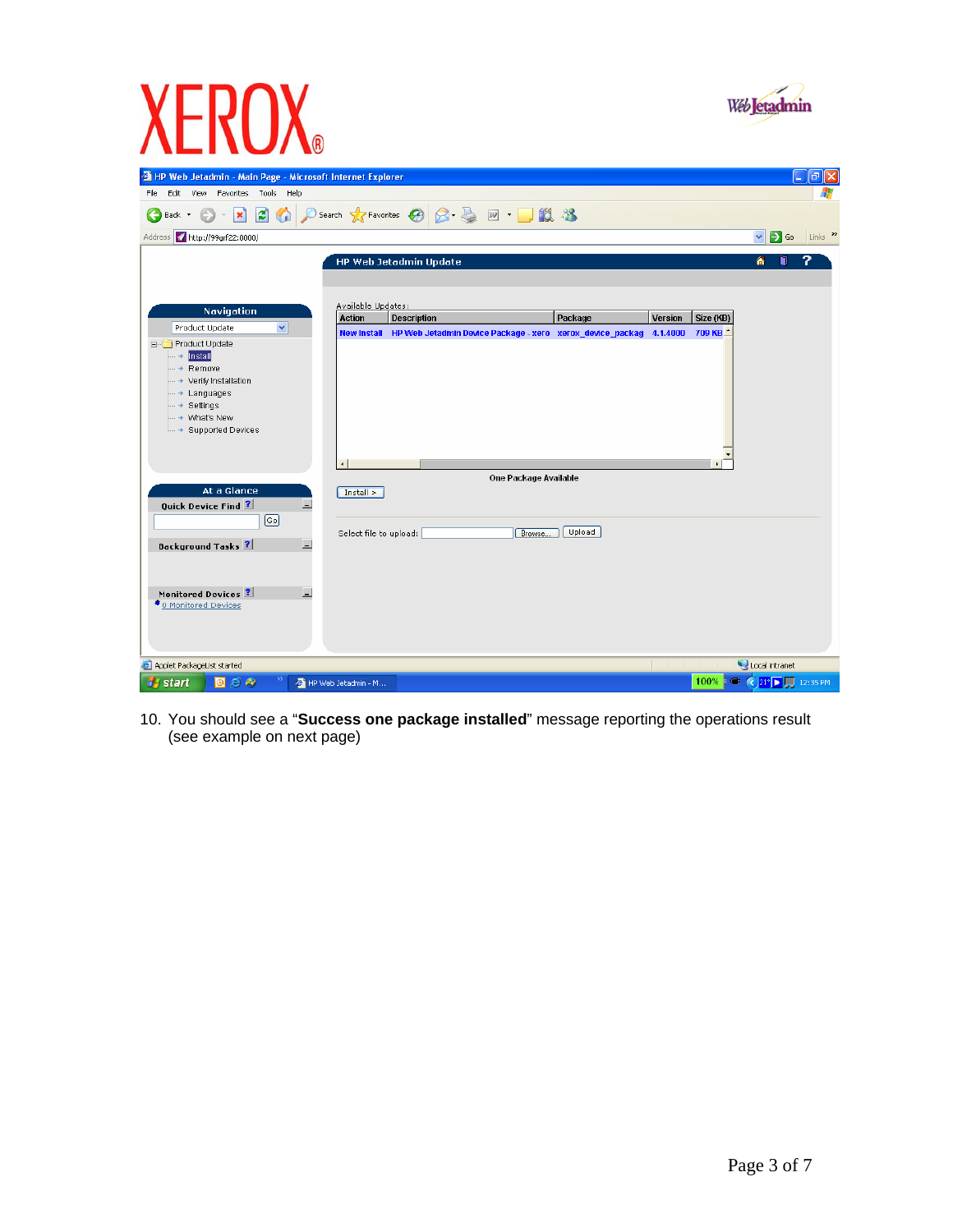

 $\overline{\phantom{a}}$ 





- 11. Go to **Product Update > Install** in the left menu tree of the Navigation area
- 12. The **Available Updates** list must show the Xerox packages available to be installed
- 13. Select all the packages and click the **Install** button (see example on next page)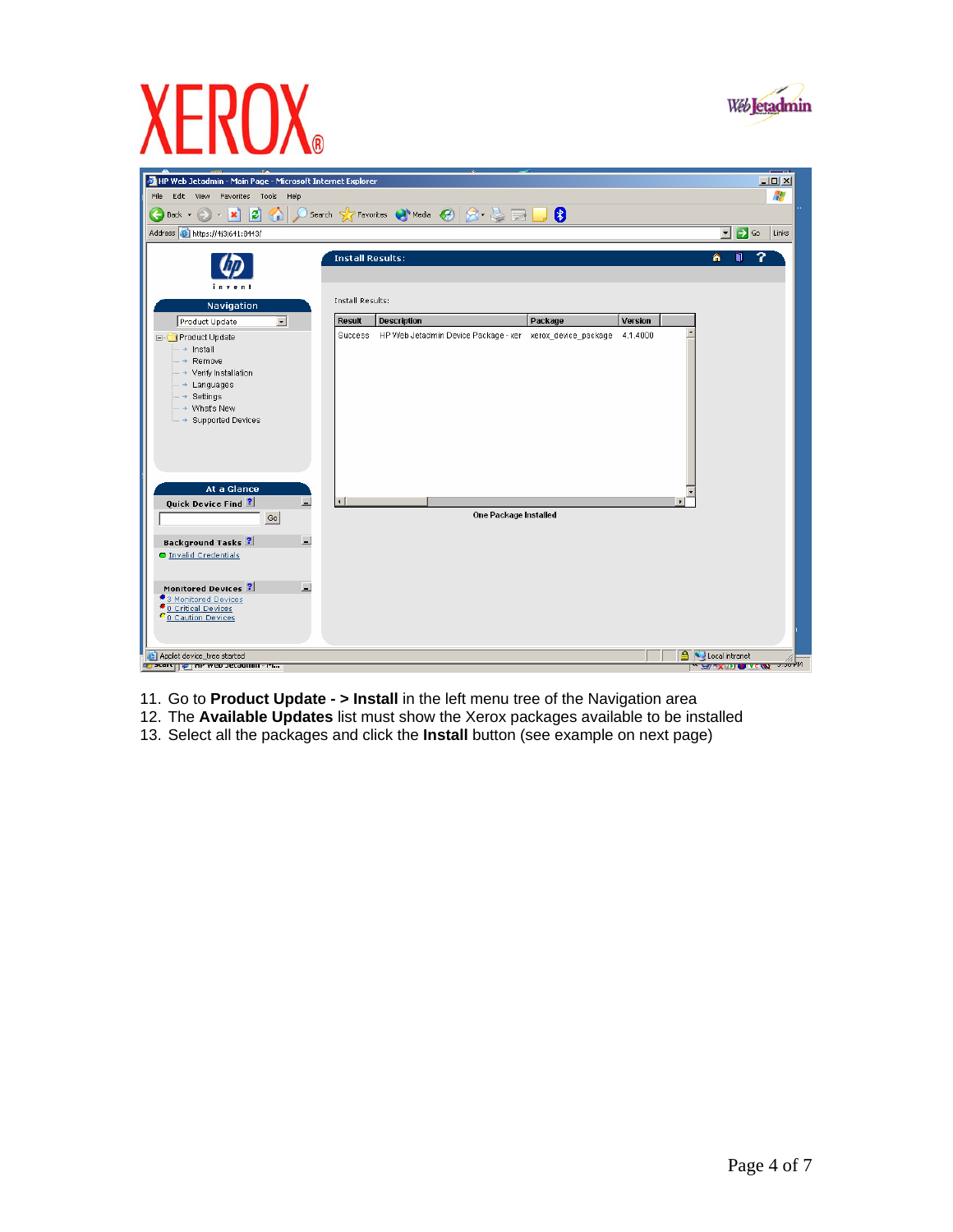

| XERUX                                                                                                                                                                                                                                                                                                                                                                                                                                                                                                                                                                                                                                                                                                                                                                                                                                                     |                                                                                                |
|-----------------------------------------------------------------------------------------------------------------------------------------------------------------------------------------------------------------------------------------------------------------------------------------------------------------------------------------------------------------------------------------------------------------------------------------------------------------------------------------------------------------------------------------------------------------------------------------------------------------------------------------------------------------------------------------------------------------------------------------------------------------------------------------------------------------------------------------------------------|------------------------------------------------------------------------------------------------|
| <b>THP Web Jetadmin - Main Page - Microsoft Internet Explorer</b><br>Help<br>File<br>Edit<br>View<br>Favorites<br>Tools<br><b>2 ⊙ Osearch ☆Favorites ④ ⊗ 忌 回 回 鎖 %</b><br>$ \mathbf{x} $<br>Back *<br>Address 1 http://99qrf22:8000/                                                                                                                                                                                                                                                                                                                                                                                                                                                                                                                                                                                                                      | $\vec{\mathbf{u}}$<br>$\mathbf{I}$<br>$\Rightarrow$ Go<br>Links $\mathbf{v}$<br>v              |
| HP Web Jetadmin Update<br>Available Updates:<br>Navigation<br><b>Action</b><br><b>Description</b><br>Package<br>$\checkmark$<br>Product Update<br><b>New Install</b><br>HP Web Jetadmin - xerox_workcentre_p<br>wjadev_xerox_workcentre_pro_<br>Product Update<br><b>New Install</b><br>HP Web Jetadmin - xerox_workcentre<br>wjadev_xerox_workcentre<br>Install<br>$\dots$ $\rightarrow$<br><b>New Install</b><br>HP Web Jetadmin - xerox_workcentre_<br>wjadev_xerox_workcentre_m35<br>Remove<br>$\rightarrow$<br><b>New Install</b><br>HP Web Jetadmin - xerox_workcentre_p<br>wjadev_xerox_workcentre_pro_<br>Verify Installation<br>Languages<br><b>New Install</b><br>HP Web Jetadmin - xerox_workcentre_<br>wjadev_xerox_workcentre_m55<br>- > Settings<br><b>New Install</b><br>HP Web Jetadmin - xerox workcentre<br>wjadev_xerox_workcentre_m45 | ⋒<br>n<br><b>Version</b><br>$4.1.400 -$<br>4.1.400<br>4.1.400<br>4.1.400<br>4.1.400<br>4.1.400 |
| → What's New<br>Upgrade<br>HP Web Jetadmin - xerox<br>wjadev_xerox<br>→ Supported Devices<br>HP Web Jetadmin - xerox workcentre p<br>wjadev_xerox_workcentre_pro_<br><b>New Install</b><br>8 Packages Available<br>At a Glance<br>Install<br><b>Quick Device Find ?</b><br>ш,<br>$\lceil$ Go $\rceil$<br>Upload<br>Select file to upload:<br>Browse.<br>E                                                                                                                                                                                                                                                                                                                                                                                                                                                                                                 | 5.1.498<br>4.1.400<br>$\left  \cdot \right $                                                   |
| <b>Background Tasks</b> ?<br>E<br>Monitored Devices ?<br>● 0 Monitored Devices<br>Applet PackageList started                                                                                                                                                                                                                                                                                                                                                                                                                                                                                                                                                                                                                                                                                                                                              | Local intranet                                                                                 |

14. You should see a message at the bottom of the list saying "x packages installed" where x will be the number of packages for the product family you wish to install (see example on next page)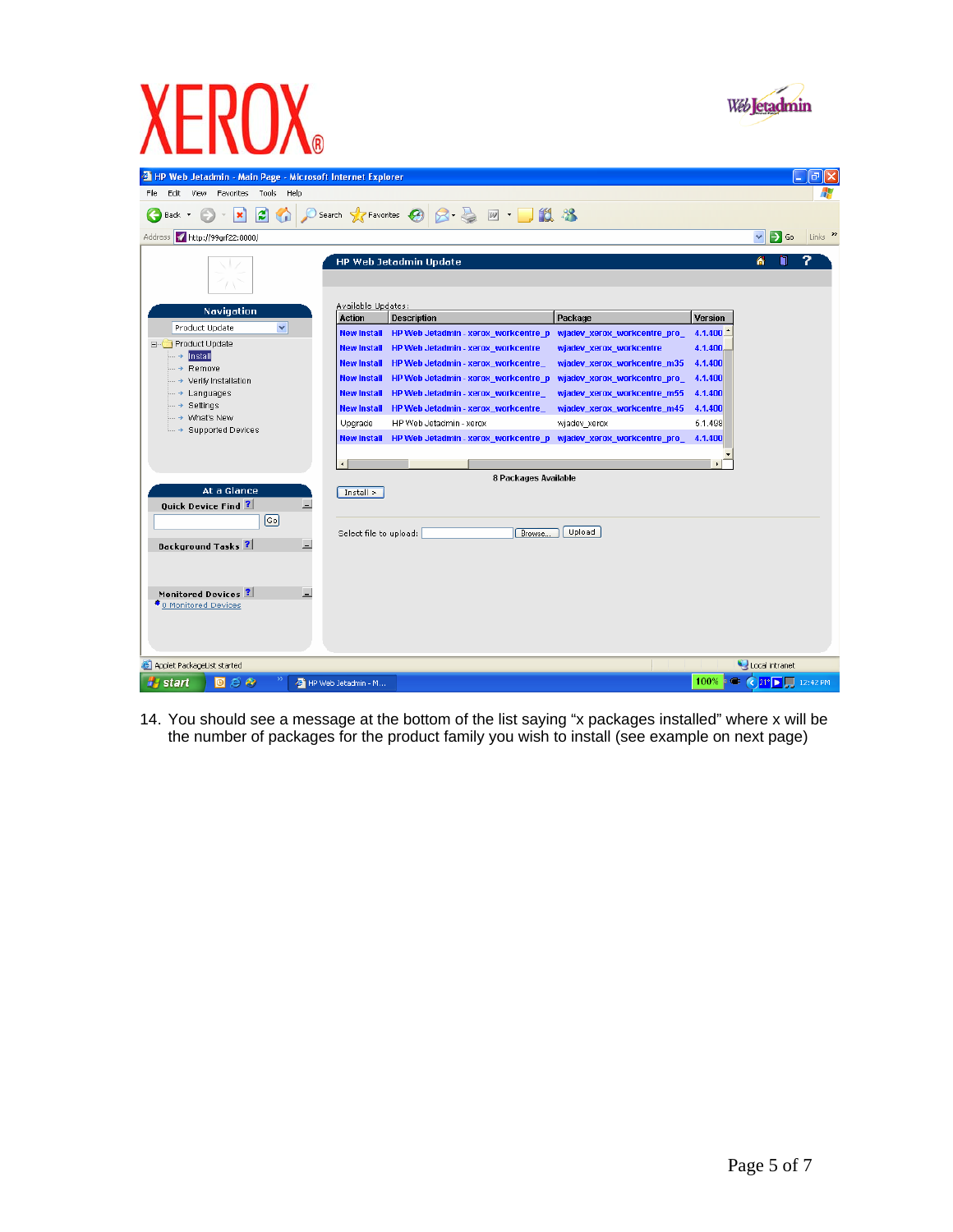

|                                                                   | <b>NB</b>                         |                         |                                                                         |                                |                |                                                   |                        |
|-------------------------------------------------------------------|-----------------------------------|-------------------------|-------------------------------------------------------------------------|--------------------------------|----------------|---------------------------------------------------|------------------------|
| <b>THP Web Jetadmin - Main Page - Microsoft Internet Explorer</b> |                                   |                         |                                                                         |                                |                |                                                   | $\mathbf{-}\mathbf{e}$ |
| View Favorites<br>File<br>Edit<br>Tools                           | Help                              |                         |                                                                         |                                |                |                                                   |                        |
| z <br>×<br>n<br>Back *                                            |                                   |                         |                                                                         |                                |                |                                                   |                        |
| Address 1 http://99grf22:8000/                                    |                                   |                         |                                                                         |                                |                | $\rightarrow$ Go<br>$\checkmark$                  | Links >>               |
|                                                                   |                                   | <b>Install Results:</b> |                                                                         |                                |                | ⋒<br>Π                                            |                        |
|                                                                   |                                   |                         |                                                                         |                                |                |                                                   |                        |
|                                                                   |                                   |                         |                                                                         |                                |                |                                                   |                        |
| Navigation                                                        |                                   | Install Results:        |                                                                         |                                |                |                                                   |                        |
| $\checkmark$<br>Product Update                                    | <b>Result</b>                     |                         | <b>Description</b>                                                      | Package                        | <b>Version</b> |                                                   |                        |
| Froduct Update                                                    | Success                           |                         | HP Web Jetadmin - xerox_workcentre_pro                                  | wjadev_xerox_workcentre_pro_55 | $4.1.4000$ $-$ |                                                   |                        |
| $\rightarrow$ Install                                             | Success                           |                         | HP Web Jetadmin - xerox_workcentre                                      | wjadev_xerox_workcentre        | 4.1.4000       |                                                   |                        |
| — → Remove<br>→ Verify Installation                               | Success                           |                         | HP Web Jetadmin - xerox_workcentre_m3                                   | wjadev_xerox_workcentre_m35    | 4.1.4000       |                                                   |                        |
| — → Languages                                                     | <b>Success</b>                    |                         | HP Web Jetadmin - xerox_workcentre_pro                                  | wjadev_xerox_workcentre_pro_35 | 4.1.4000       |                                                   |                        |
| — → Settings                                                      | <b>Success</b>                    |                         | HP Web Jetadmin - xerox_workcentre_m5                                   | wjadev_xerox_workcentre_m55    | 4.1.4000       |                                                   |                        |
| — → What's New                                                    | Success                           |                         | HP Web Jetadmin - xerox_workcentre_m4                                   | wjadev_xerox_workcentre_m45    | 4.1.4000       |                                                   |                        |
| $\rightarrow$ Supported Devices                                   | Success                           |                         | HP Web Jetadmin - xerox_workcentre_pro _ wjadev_xerox_workcentre_pro_45 |                                | 4.1.4000       |                                                   |                        |
|                                                                   |                                   |                         |                                                                         |                                |                |                                                   |                        |
|                                                                   |                                   |                         |                                                                         |                                |                |                                                   |                        |
| At a Glance                                                       |                                   |                         |                                                                         |                                |                |                                                   |                        |
| Quick Device Find ?                                               | 트                                 |                         |                                                                         |                                |                |                                                   |                        |
| $\lceil$ Go $\rceil$                                              |                                   |                         |                                                                         |                                |                |                                                   |                        |
|                                                                   |                                   |                         | 7 Packages Installed                                                    |                                |                |                                                   |                        |
| <b>Background Tasks</b> ?                                         | $\overline{\phantom{0}}$          |                         |                                                                         |                                |                |                                                   |                        |
|                                                                   |                                   |                         |                                                                         |                                |                |                                                   |                        |
|                                                                   |                                   |                         |                                                                         |                                |                |                                                   |                        |
| Monitored Devices ?                                               | $\overline{\phantom{0}}$          |                         |                                                                         |                                |                |                                                   |                        |
| ● 0 Monitored Devices                                             |                                   |                         |                                                                         |                                |                |                                                   |                        |
|                                                                   |                                   |                         |                                                                         |                                |                |                                                   |                        |
|                                                                   |                                   |                         |                                                                         |                                |                |                                                   |                        |
|                                                                   |                                   |                         |                                                                         |                                |                |                                                   |                        |
| Applet device_tree started                                        |                                   |                         |                                                                         |                                |                | Local intranet                                    |                        |
| <b>H</b> start<br>$\triangle$ $\triangle$<br>l©l                  | <sup>25</sup> HP Web Jetadmin - M |                         |                                                                         |                                | 100%           | $\bullet$ $\bullet$ 21° $\triangleright$ 12:44 PM |                        |

15. Use the **Quick Device Find** option to browse in the Network Xerox printers with the model of the installed plug-ins.

#### **Steps to Uninstall**

**XEROX** 

To uninstall the package please do the following:

- 1. Select the **Product Update** in the left menu tree inside the **Navigation** area.
- 2. Choose the **Remove** option
- 3. Search in the **Installed Packages** list the packages to uninstall and selected.
- 4. Once the packages are selected, click the **Uninstall Packages** button
- 5. It will show a window with the plug-ins to be uninstalled. Click the **Next** button
- 6. You will see a message to inform that the packages were successfully removed (see example on next page)